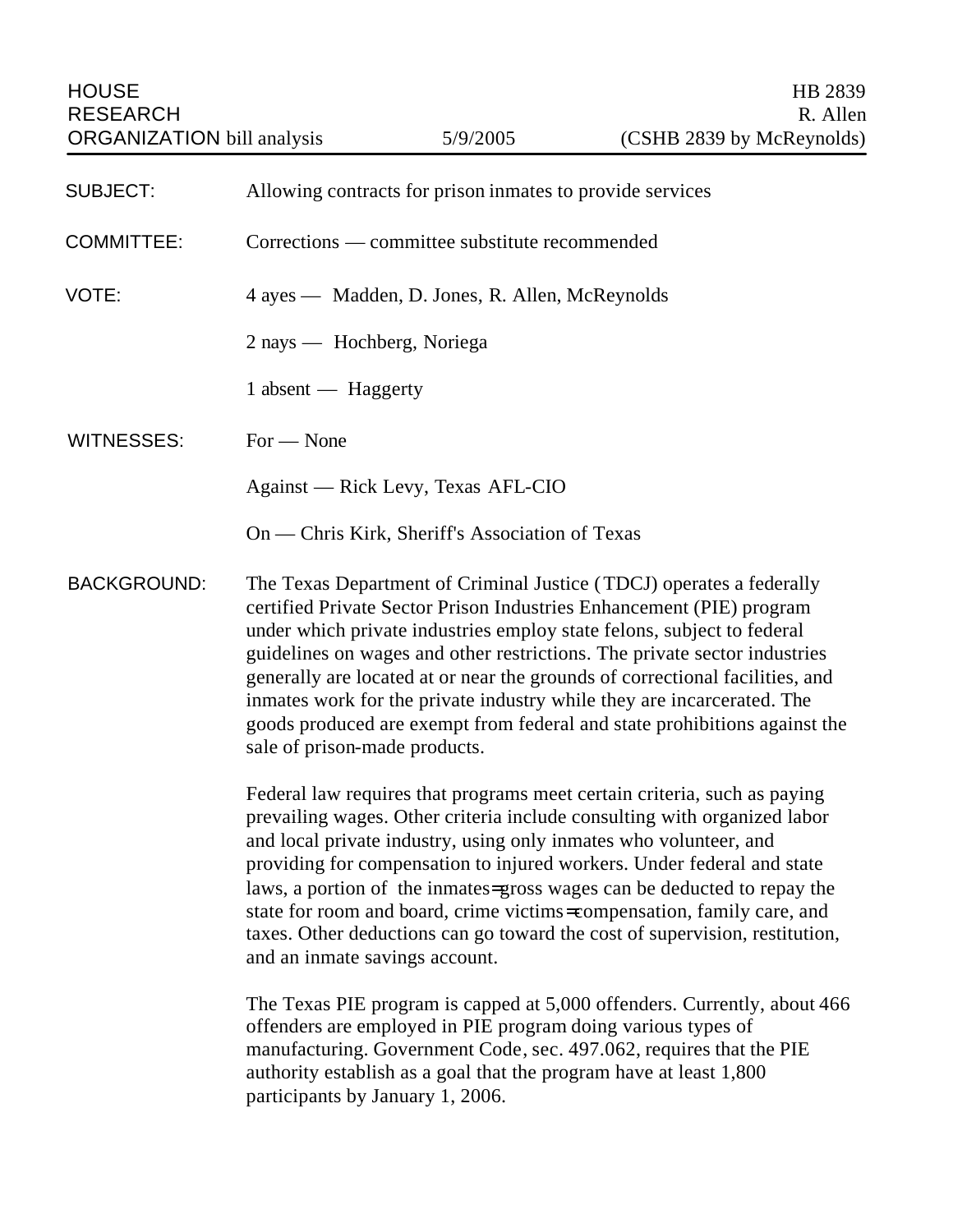## HB 2839 House Research Organization page 2

The Private Sector Prison Industries Oversight Authority approves, certifies, and oversees the operation of the PIE program in TDCJ, the Texas Youth Commission, and in county correctional facilities.

The Texas Correctional Industries Office of TDCJ oversees inmates working at industrial plants throughout TDCJ as part of the prison industries program. Inmates working at these plants are not part of the PIE program. Goods produced in the TCI program may not be sold on the open market but can be sold to state agencies and political subdivisions of the state.

Government Code, sec. 497.022, allows TDCJ to contract with other states, the federal government, and foreign governments for the manufacture or sale of prison-made products and to contract with a private school or visually handicapped person in Texas to manufacture Braille textbooks or other instructional aids for the education of visually handicapped persons.

DIGEST: CSHB 2389 would authorize the TDCJ's Texas Correctional Industries office to enter into contracts to provide services. It would be legal to sell items made under these service contracts if the service were one that federal law did not require to be certified under the PIE program.

> The contracts for services would be exempt from the federal PIE requirements that the program pay prevailing wages but would have to comply with all other federal PIE requirements. The contracts would have to be approved by the TDCJ board and would be limited to 500 participants. The Private Sector Prison Industries Oversight Authority would have to certify that the contracts for services would not cause the loss of existing jobs in Texas of the specific type provided by the contract.

CSHB 2839 also would allow TDCJ to contract with a private or independent institution of higher education to manufacture for or sell to them prison-made products.

The bill would take immediate effect if finally passed by a two-thirds record vote of the membership of each house. Otherwise, it would take effect September 1, 2005.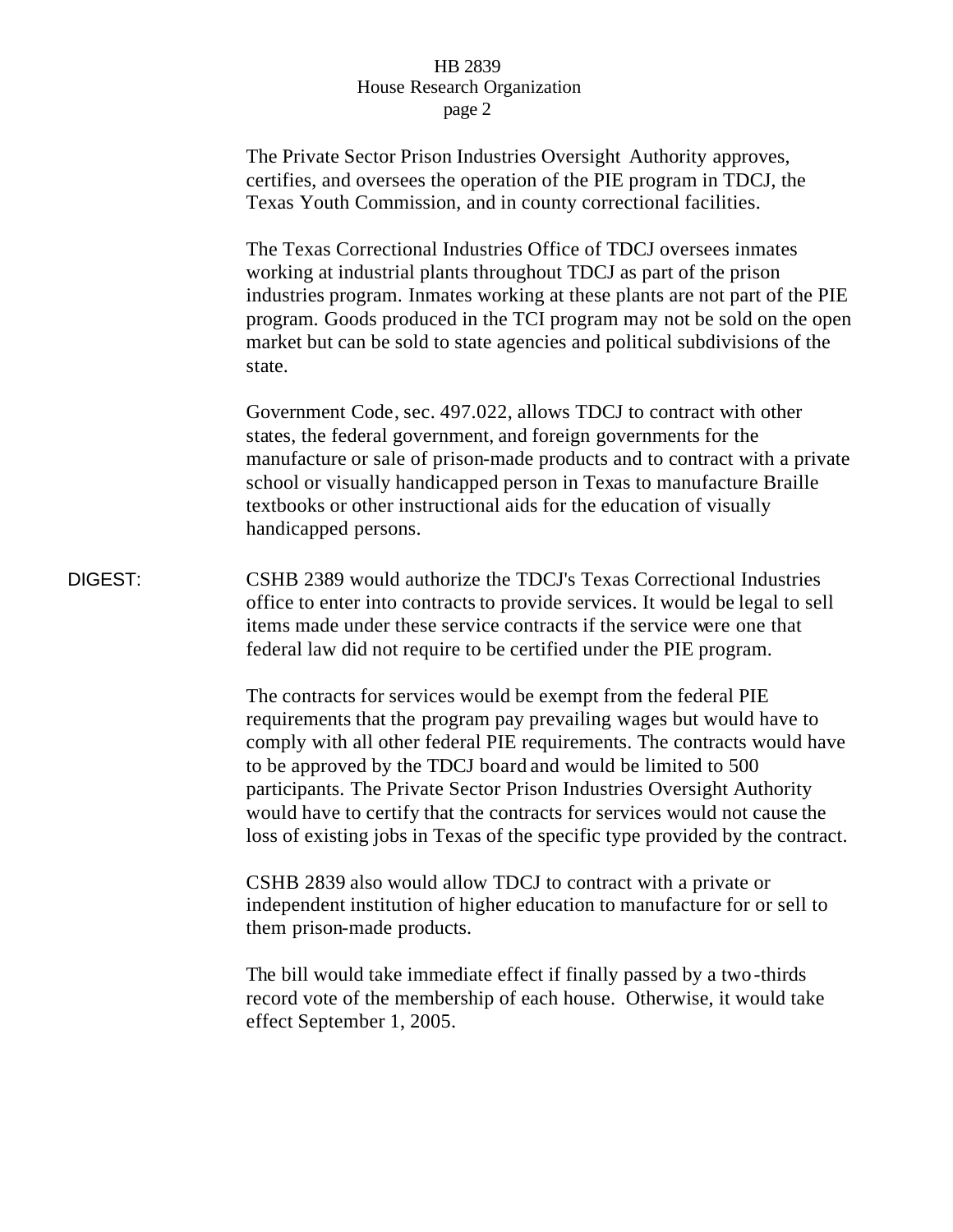## HB 2839 House Research Organization page 3

SUPPORTERS SAY: CSHB 2839 would set up a framework for Texas inmates working in the prison TCI manufacturing program to perform services. This would allow the state's inmate industry program to broaden the type of work inmates do so that inmates could earn wages like they do in the PIE industries and could learn skills that could help them obtain work upon release.

> Current law prohibits wage-paying to inmates unless they are involved in the PIE program. Federal law governing the PIE program is silent about inmates providing services. Opportunities to have inmates provide services for the free market have arisen, but under current law Texas could not compete for those jobs. Texas tried to bid on a contract to have inmates work reconditioning auto parts but was unable to secure the contract because the work was considered a service and prohibited under Texas law. Virginia, which allows inmates to perform services, won the contract and now employs more than 300 inmates refurbishing auto parts.

CSHB 2839 would solve this problem by allowing the TDCJ board to enter into contracts for inmates to provide services sold on the free-world market. This would make Texas more competitive with other states vying for these contracts.

CSHB 2839 would require contracts to provide services to comply with all but one of the PIE program criteria. Service contracts would have to meet federal requirements on deductions from wages, consulting the labor and local private industry, using only inmates who volunteer, and providing compensation to injured workers. However, to ensure that the agency would be competitive with other states for this type of work, the bill would not require contracts authorized by the bill pay the prevailing wage . Other states are not under the obligation to pay prevailing wages because federal law is silent on the provision of services under the PIE program. CSHB 2839 would create a level playing field with other states competing for these jobs.

Free-world labor would not be harmed by CSHB 2839. The bill would cap the inmate workers in service contracts at 500. Approving a contract also would be a two-step process involving the PIE authority and the TDCJ board, both of which would be sensitive to causing harm to free world workers. Free world labor could bring any concerns about a potential contract to either entity.